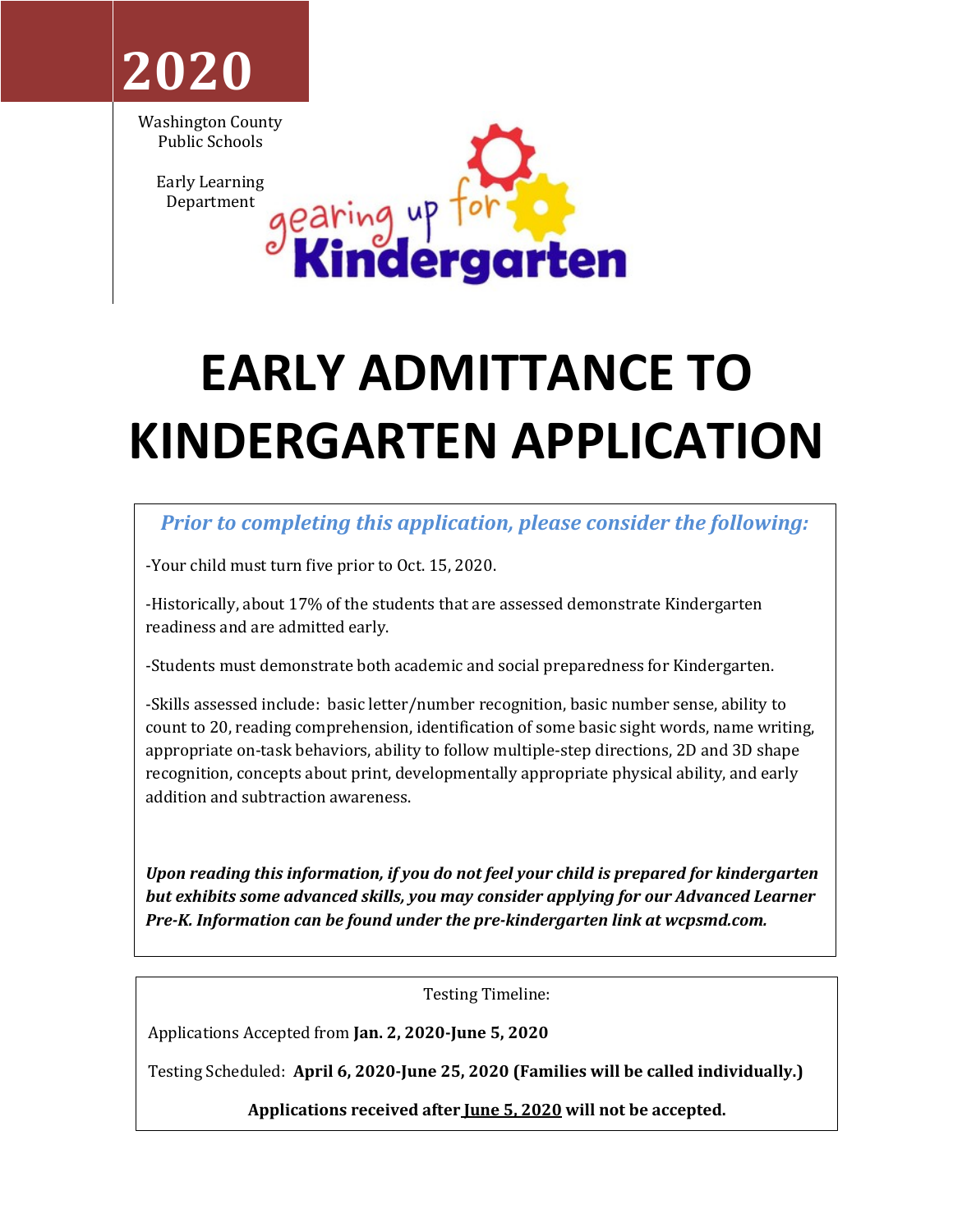# **WCPS** | Washington County **Application for Early Admittance to Kindergarten**

*Department of Early Learning Washington County Public Schools 10435 Downsville Pike Hagerstown, MD 21740*

If your child has a birth date that occurs between Sept.  $2^{nd}$  and Oct. 15<sup>th</sup> of 2020, and you feel your child demonstrates academic achievement, social, emotional, and the physical maturity for Kindergarten placement, please complete this application and return it to the address above.

| Child's Name                            |  |
|-----------------------------------------|--|
| <b>Birthdate</b>                        |  |
| Address (Street, City, State, Zip Code) |  |
| Gender                                  |  |
| School Your Child Will Attend for       |  |
| Kindergarten                            |  |
| Parent/Guardian Name                    |  |
| Parent/Guardian Phone Number            |  |
| Parent/Guardian Name                    |  |
| Parent/Guardian Phone Number            |  |

#### **Preschool Experience**

Please list the preschools, prekindergarten, Head Start, child care center, special education program, and other day care program your child has attended. Include the dates of attendance and the approximate hours per week attended.

| Name of School/Program | Dates of Attendance                             | #Hours/Week |
|------------------------|-------------------------------------------------|-------------|
|                        | From<br>Тo<br>From<br>To<br>From<br>TO.<br>From |             |

I understand that the information provided may be used for possible early admittance to kindergarten, and that school officials may verify the information on this form. I also understand that my child may only be assessed once for early admittance to kindergarten.

| Parent/Guardian Signature                                                                                                     | Date / / |  |
|-------------------------------------------------------------------------------------------------------------------------------|----------|--|
| Appeals: After testing occurs, a decision will be sent to you via U.S. mail within 10 business days. If you are not satisfied |          |  |
| with the decision, you may request to have your child's assessment be further reviewed by our content team. Upon              |          |  |
| completion of that review, a final decision will be communicated from WCPS senior leadership staff.                           |          |  |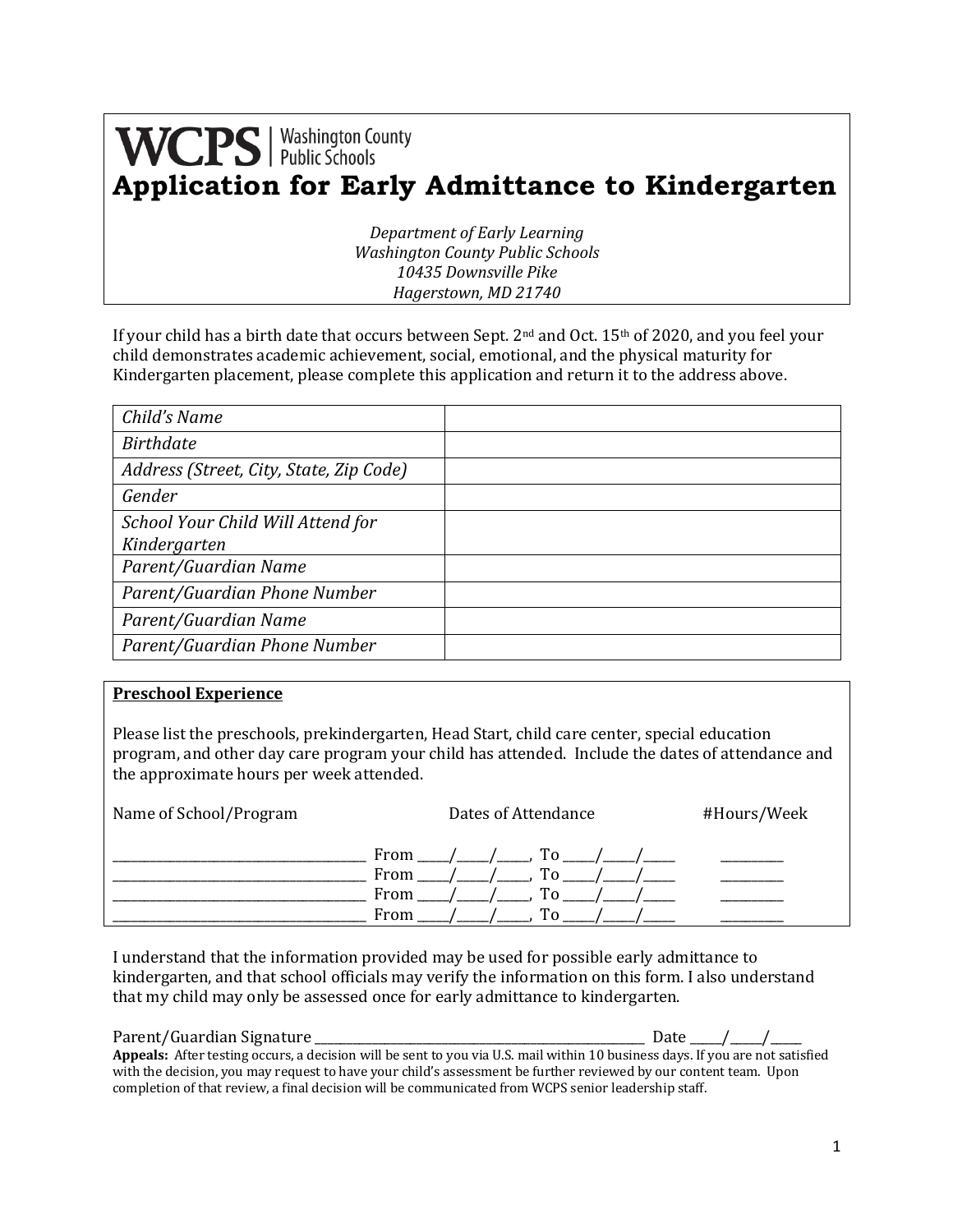# *Parent/Guardian Questionnaire*

Directions: Please answer each question below.

- 1. Why do you think your child should be considered for early admittance to kindergarten?
- 2. Describe the behaviors or accomplishments that your child has demonstrated that denotes accelerated or advanced early development.
- 3. How does your child handle new situations or unfamiliar activity?
- 4. Describe how your child reacts to frustration or handles conflicts with others.
- 5. Describe chores and tasks your child does at home.
- 6. How does your child interact with other children? Explain how your child shares, takes turns, and cooperates with peers.
- 7. What do you see as the possible advantages of entering kindergarten a year early?
- 8. What do you see as the possible disadvantages of entering kindergarten a year early?

Please share any additional information that you feel would be helpful to our decision.